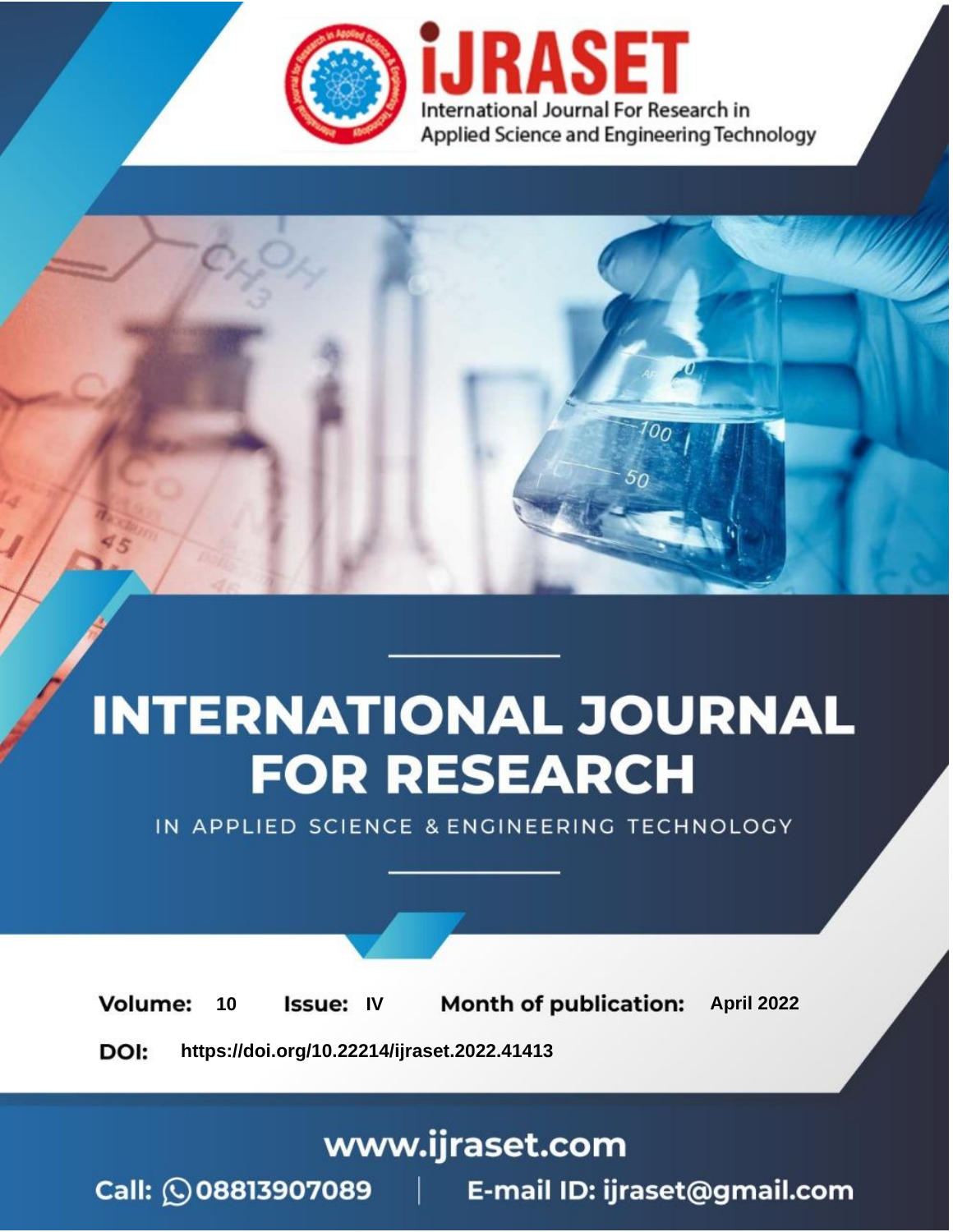

International Journal for Research in Applied Science & Engineering Technology (IJRASET**)**  *ISSN: 2321-9653; IC Value: 45.98; SJ Impact Factor: 7.538*

 *Volume 10 Issue IV Apr 2022- Available at www.ijraset.com*

### **Deaf and Dumb Gesture Recognition System**

Vaibhav Shah<sup>1</sup>, Nikhil Sharma<sup>2</sup>, Prince Solanki<sup>3</sup>, Prof. Hemalata Mote<sup>4</sup>

*1, 2, 3, 4Department of Electronics and Telecommunication Engineering, Atharva College of Engineering, Mumbai, Maharashtra,* 

*India* 

*Abstract: Rising incidents of visual and hearing imparity is a matter of global concern. India itself has around 12 million visually impaired people and over 21 million people are either blind or dead or both. For the blind people, there are various solutions existing such as eye-donation, and hearing aid for the deaf butnot everyone can afford it. The purpose of our project is* to provide an effective method of communication between the natural people and the impaired people. According to a research *article in the "Global World" on January 4,2017with a deaf community of millions, hearing Indiais only just beginning to sign. So, to address this problem, we are coming forth with a model based on modern and advanced technologies like machine learning, image processing, artificial intelligence to provide a potential solution and bridge the gap of communication. The sign method is the most accepted method as a means of communication to impaired people. Themodel will give out the output in the form of textand voice in regional as well as English languages so it can have an effect on the vast majority of the population in rural as well as urban India. This project will definitely provide accessibility, convenience, safety to our visually impaired brothers and sisters who are lookedupon by the society just because of their disability. Keywords: Machine learning, GestureRecognition, Sign Language.*

#### **I. INTRODUCTION**

Generally, normal people make use of speechfor communicating with others whereas verbally impaired people make use of sign language for communication purposes. Sign language is expressed in the form of gestures. Gestures is a Sign language and a movement of the fingers and hands with the specific shape made out of them. As everyone is not aware about Sign Language, the verbally impaired people face difficulty while expressing their thoughts and ideas. There are multiple sign languages such as American Sign Language (ASL), Indian Sign Language (ISL), British Sign Language (BSL), Australian SignLanguage (Auslan). Our system makes use of the Indian Sign Language (ISL) as our target audience are Indians. All thanks to the development and advancements in technology,it has made possible to make a system for the visually impaired people to communicate andexpress their ideas. The proposed system aims to bridge the communication gap between the verbally impaired and normal people by developing a device which will convert gestures into speech. For easy accessibility, convenience this system will remove the barriers of communications such as Linguistic, Physical barriers, Language Barriers and Personal barriers. Using the technologies like Artificial Intelligence, (A.I), Machine Learning(M.L), Deep Learning (D.L), Data Science (DS). We can deliver a potential solution that can help millions of visually impaired people all around the globe by helping them to stand shoulder to shoulder with everyone.

#### **II. LITERATURE REVIEW**

The paper, Real-time sign language recognitionusing PCA [1] deals with the image processing by dealing with 26 gestures from Indian Sign Language using Machine Learning Algorithm. This system aims at taking input gestures in a uniform white background. The input gestures are captured with the help of a webcam. In the training database, there are 26 combinations of Indian sign which are developed using the righthand. On these captured input gestures pre- processing is done. Segmentation is carried out to segment the hand so that object and background are separated. The author aims at discussing that the sign recognition procedure includes four models such as data acquisition, pre-processingand hand segmentation, feature extraction, sign recognition, and sign to text and voice conversion. Image processing is a way by which segmentation is done. For the recognition process, different features like Eigenvalues and Eigenvectors are extracted. The algorithm used for gesture recognition is the Principal Component Analysis (PCA) and the gesture which is recognized is converted into text as well as voice format. The inputgesture is then tested against all the images in the training database.

The paper, Finger Gesture and patten recognition-based device security system [2], deals with a hand gesture recognized based system to compare patterns with the database in which there are various images to trigger the unlocking of mobile devices by matching image pairs. and also, to recognize real-timegestures.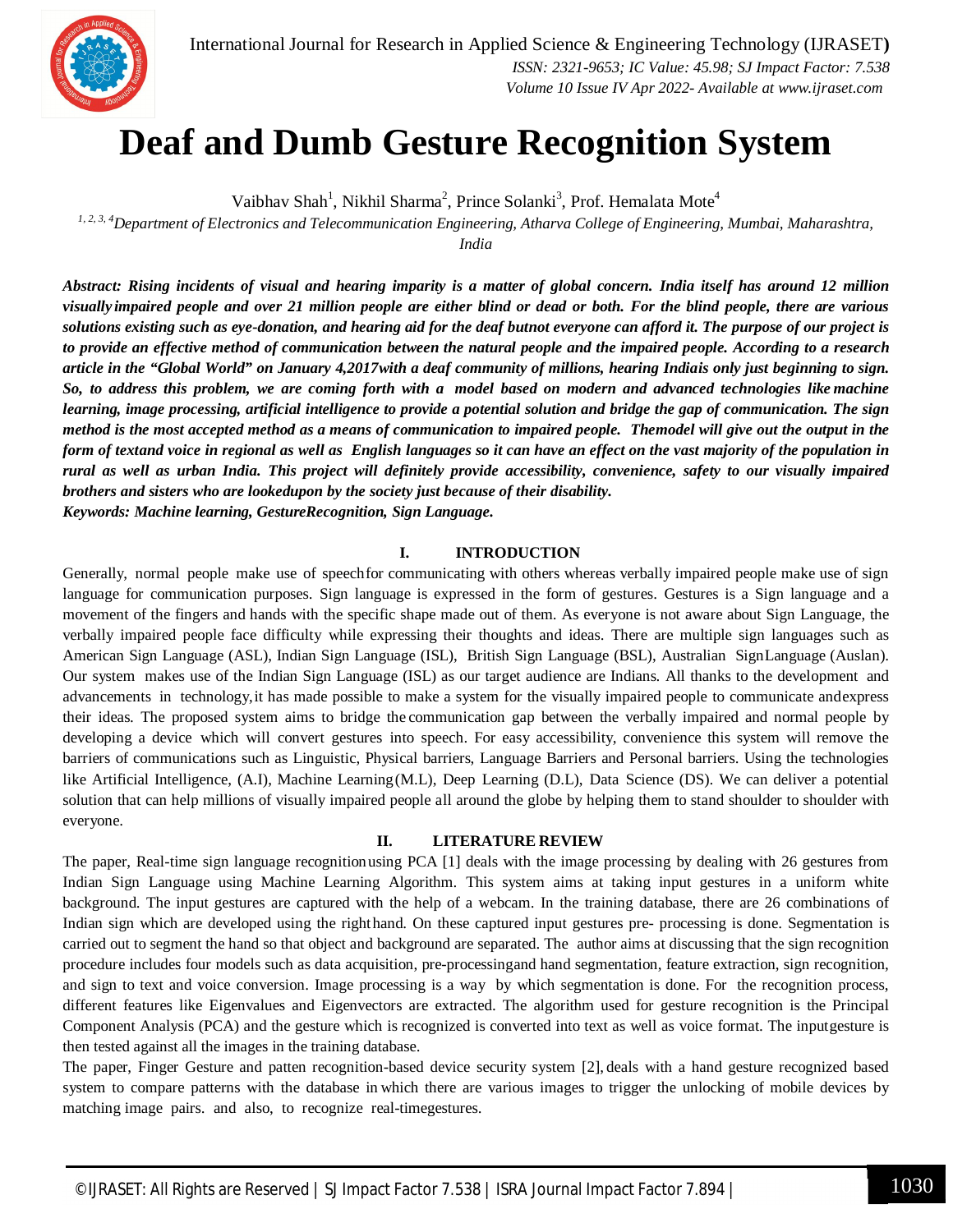International Journal for Research in Applied Science & Engineering Technology (IJRASET**)**



 *ISSN: 2321-9653; IC Value: 45.98; SJ Impact Factor: 7.538 Volume 10 Issue IV Apr 2022- Available at www.ijraset.com*

Human Machine Interface (HMI) is used to build a communication gap betweenhumans and systems so that the user can translate the natural environment variables like voice, gestures, etc. Into digital domains.

The author has aimed to develop a system due to security reasons. Nowadays, as we know there are various security techniques like pattern unlocks, passwords and advanced features like face and voice unlock in mobile devices. At the same time, the need for advancement to introduce a method. The author aims towards building such a system that recognizes hand-drawn pattern input through the webcam of a portable device and comparing patterns through template matching. Image acquisition is doneusing the MATLAB function.

Segmentation or pattern matching for templatesis done using two ways either template matching or neural networks. The author has performed experiments to find out results and according to that template matching has fewer errors as compared to neural networks and withthis, the system has achieved an appreciable rate of accuracy. The future scope of this system can be that this system can be built in such a way that it is deployed in portable devices like laptops, smartphones.

The paper, Hand gesture to speech conversion using MATLAB [3], the methodology used in this paper is Image segmentation and feature extraction algorithm to recognize the hand gestures captured by the camera, and these hand gestures are gestured by verbally impairedpeople.

The author has implemented the systemin such a way that it consists of three functionalblocks i.e. camera, personal computer, speakers. The use of the camera is for image acquisitional video acquisition is generallysubjected to many concerns such as several cameras used. The position of the camera, background condition, and lighting sensitivity. The camera is fixed in such a way that it faces the center of the chest on a person's body, this means that camera is worn by hearing-impaired people. A personal computer is the main block where complete imageprocessing is carried out. Finally, the recognized gesture is then converted into a speech track which is played through the speaker.

This system does not require any gloves or electromechanical devices. The proposed system has different stages like Image Segmentation, Feature Extraction, Speech Playback, Gesture Classification. This system has a maximum accuracy of 80%. The future scope will be extended to all phonemes in English. The drawback in this system is that thealgorithm is too simple and for further challenging operations it should be improved.

The paper, Sign Language to Speech Conversion [4], as we know a normal person does not understand Indian Sign Language therefore, he will not get the views, thoughts expressed by impaired people. Therefore, the author aims to build a systemthrough which impaired people can communicate and express their thoughts, views, feelings to normal people. In this sensor- based glove is built and the sensor used is flex sensors. Flex sensors are used to sense the bend of fingers and tilt of hand fist in hand gestures. Text is displayed in English alphabets and a few words. Then this text is converted into speech with the help of HMM and it is used to build Text- to-Speech synthesizer.

This involves capturing and combining orientation and hand movements, facial expressions, hand shapes, and arms or body movements, and transfer of these thoughts fluidly to the receiver using all these movements. This system involves two modules and they are, Fingerspelling (gesture recognitionmodule) and Text-to-Speech synthesis module. In this gesture recognition system, there is a camera which captures the hand gesture. Then it goes with the flow of the system, as this captured image as an input undergoes image processing techniques.

This preprocessed image undergoes a feature extraction technique where features are extracted where the extracted features are trained using static images forwhich using various image recognition algorithms, corresponding images are recognized. Flex sensor givesa full degree of freedom for hand movement and it is also sensitive and more accurate. using a flex sensor- based system, a recognition rate of 99% can be achievedin real-time. An accelerometer is also used for finding hand movement and orientation. This system consumes very low power and it is also portable. It also reduces ambiguity in gestures and shows improved accuracy.The average recognition rate for all gestures is 87.5% and the recognition rate for each gesture is 80- 90%. Thescope of improvement of this project is it can develop words, phrases, and simple sentences by concatenating alphabets, and also a greater number of flex sensors can be employed to recognize gestures.

The paper, Hand Gesture Recognition to SpeechConversion in Regional Language [5], the author aims to develop a system that will build a communication gap between impaired people and normal people. The author aims to take up this challenging task and develop a system which will convert hand gestures of the impaired people into text and speech. In this methodology, Digital wireless gloves are developed which are fitted with Flex sensors and accelerometer. The use of flexsensors is to sense the bend of fingers and tilt of hand fist in hand gestures and an accelerometer is used to capture movements in hands and arms. The output is in the form of text and speech. The text is displayed in English. The system involves an LCD module for displaying text and voice playback IC isused to give real-time speech output.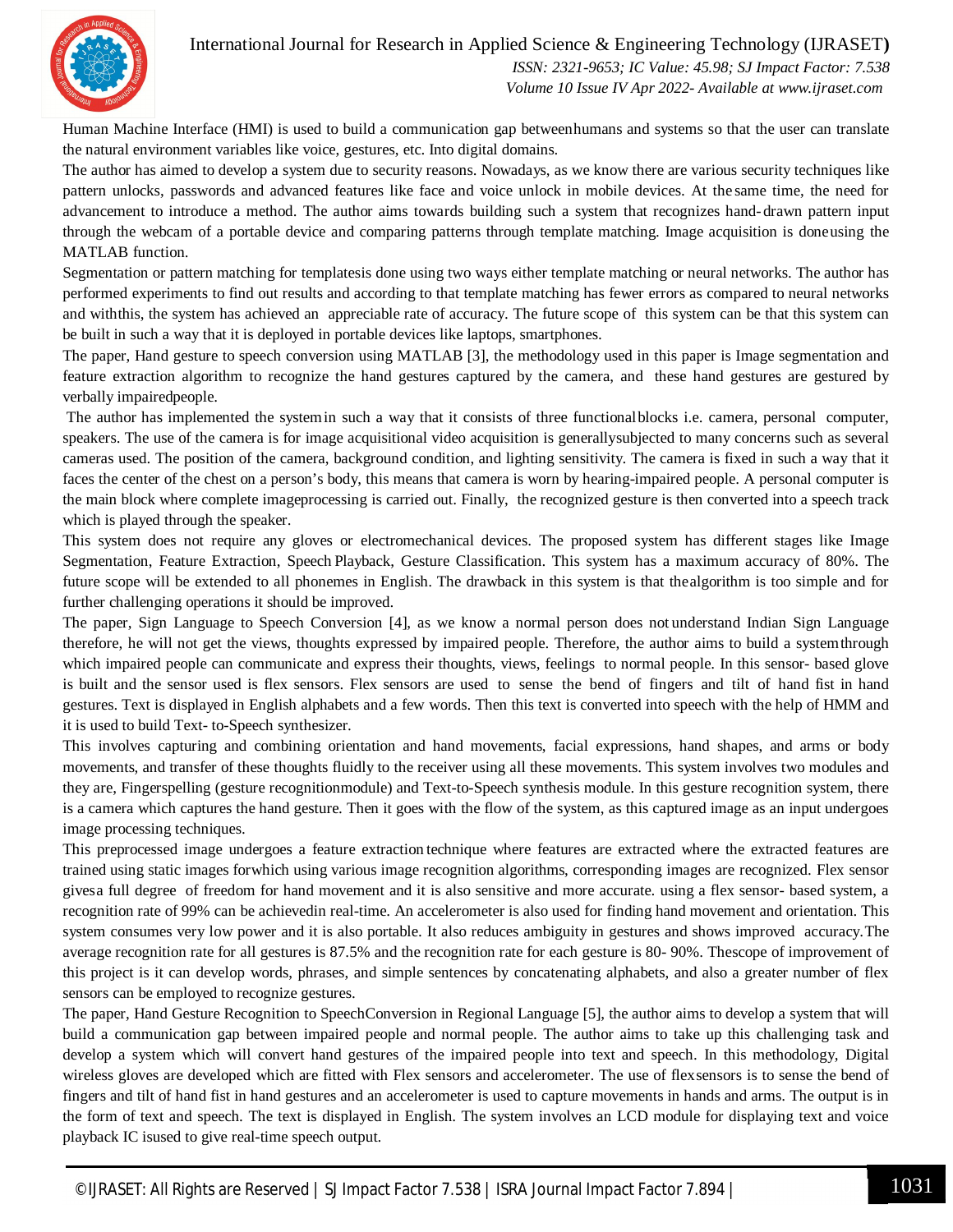

#### International Journal for Research in Applied Science & Engineering Technology (IJRASET**)**

 *ISSN: 2321-9653; IC Value: 45.98; SJ Impact Factor: 7.538 Volume 10 Issue IV Apr 2022- Available at www.ijraset.com*

This 7 device provides more flexibility as this device acts as a communicator. The voice output of this is in regional language (here Marathi). An instruction given to LCD performs a predefined task like initializing it, clearing its screen, setting the cursor position, controlling the display, etc. In LCD, the data displayed is the ASCII value of character. The user after performing a hand gesture has to hold for 2 seconds to ensure proper recognition. This systemis implemented using the PIC18F4520 microcontroller. The scope of this system is it can be developed for additional languages using Arduino and R programming.

The paper, Hand Talk-Implementation of a Gesture Recognizing Glove [6], the author aims at developing gesture recognizing gloves forrecognizing gestures. The gloves are embedded with flex sensors. Flex sensors are used to detect bend in fingers and data is mapped to a characterset by implementing a Minimum Mean Square Error Machine learning algorithm. After gesture recognition, the recognized character is transmitted to an android phone via Bluetooth, which performs text to speech conversion. our technology has advanced to another level by this there are several developments like low-power electronics and wireless devices and also devices that can design both the analog front-end and digital processing back-end and also inspired a new range of wearablemicro-devices.

The author has developed this system to provide a low-cost system for animpaired person to communicate with their artificial voice with a normal person. The author has trained this glove in such a way that it can learn from gestures and convert it into speech in a wide range of different languages. In this system, theprimary input is posing and orientation of the hand. The main focus is on to what extent the fingers are bent.

The process of encoding is carried out on this acquired data and it is wirelessly transmitted to a mobile device.in the mobile device, there is a software which recognizes these shapes and orientation of the hand. The author aimed at building a low-cost solution. The only constraint was the cost of flex sensors as their cost in themarket is \$10 per sensor. The author aimed to build own flex sensors at the cost of less than 1 rupee per sensor for this system. The scope of this system is other sensors can also be fitted to detect more complex gestures.

The paper, Hand Gesture Recognition and Voice Conversion System for Dumb People [7], it is difficult for impaired people to communicate with normal people as they don't understand Indian Sign Language, therefore theauthor aims in building a system which can help in communicating them with the normal people. In emergencies, it will be very difficult to convey their message and communicate sothe solution to this problem will be to convertthese gestures into hearing a voice. Vision andnonvision are two major techniques fordetection of hand movements and gestures. Inthe vision, a camera is used and in non-vision, sensors are used.

The author aims to build thissystem using the non-vision technique. As dumb people are mostly deaf so the message bynormal people is converted into sign languageand in an emergency, it is delivered to relativesand friends. In this system, the components used are flex sensor, DC converter – ADC0804,microcontrollers such as PIC, Arduino, and speaker. For detecting hand motion flex sensorsare used and it is analog. An Arduino has aninbuilt analog to digital converter therefore theinput is directly given to Arduino and this converts analog sensor input into digital inputin Arduino. In raspberry bi, ADC IC is usedexternally for example ADC0804. This deviceis portable and has less weight and this systemis beneficial to both normal and mute people. physical characteristics.

#### **III. COMPONENTS OF PROPOSED SYSTEM**

- *A. System Requirements*
- *1) Hardware*
- *a)* CPU: 64 Bit Intel or AMD Processor
- *b)* Speed:1.1 GHZ
- *c)* RAM: 8 GB(min)
- *d)* Operating System: Windows7 and above
- *e)* HD Webcam
- *2) Software*
- *a)* Anaconda Distribution
- *b)* Python 3.x.x (Preferably 3.6.8)
- *c)* Integrated DevelopmentEnvironments Such as Visual Studio Code, PyCharm.
- *d)* Notebooks Such as Jupyter or Google Collab.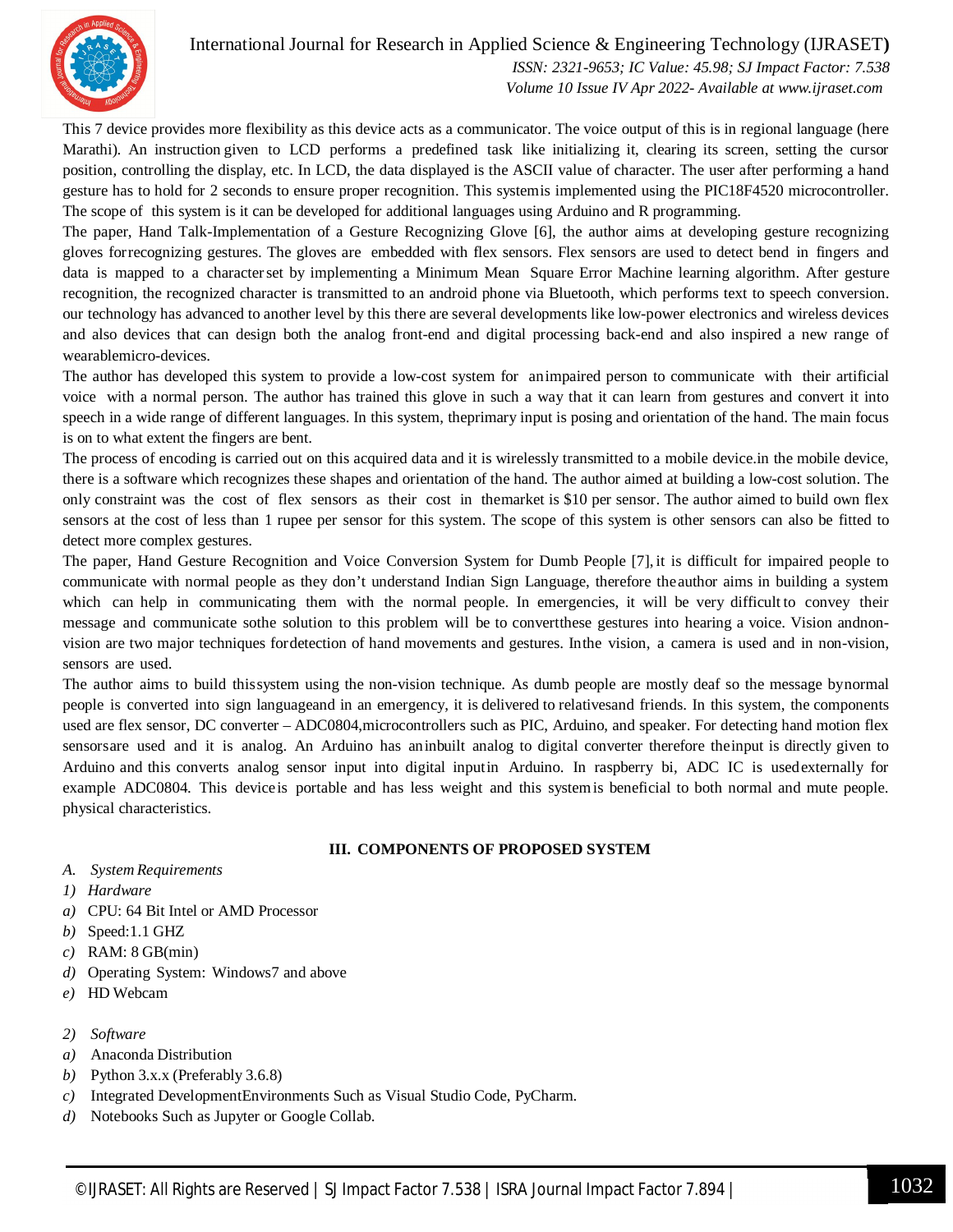

International Journal for Research in Applied Science & Engineering Technology (IJRASET**)**  *ISSN: 2321-9653; IC Value: 45.98; SJ Impact Factor: 7.538 Volume 10 Issue IV Apr 2022- Available at www.ijraset.com*

#### **IV.BLOCK DIAGRAM OF PROPOSED SYSTEM**



#### Fig.1.Blockdiagram

#### **V. METHODOLOGY**

- *1) CNN (Convolution Neural Network) feature Comparison:* A very known Deep Learning Algorithm "Convolution Neural Network" it is used to extract very high-level data representations of the imagecontent. Rather than pre-processing the datato derive features like textures and shape, CNN takes the image's raw pixel data as input and learns how to extract these features and ultimately conclude what object they represent. Within Indian Sign Language (ISL), every letter has some symbol. For our machine to understand we take a large amount of images. CNN divides the recorded video in multiple images, these images will be gathered and will assign importance to various aspects/objects in the image and be able to differentiate one from other. Hereafter, the arrangement of images will be done according to the most informative image and they will be organized in a proper sequence and the software will be trained and written - using CNN. These images now are further extracted into frames. These extracted frames will be then compared with the trained model. If the match is found, then the corresponding output will be displayed. Whereas, if the match is not found, then the gesture will notbe identified.
- *2) OpenCV (Python Library) For Invoking Camera:* OpenCV (Open Source Computer Vision Library) is an open source PC vision and AI programming library. The library hasquite approximately 2500 optimized algorithms. We utilize these algorithms to distinguish and perceive faces, recognize objects, arrange human activities in recordings, track camera developments, track moving items, remove 3D models of articles, produce 3D point clouds from stereo cameras, stitch images together to provide a high resolution image of a complete scene, find similar images from a picture database, remove red eyes from images taken using flash, follow eye movements, recognize scenery and a lot more. In simple language it's library is used for Image Processing. It mainly does all the operations associated with Images. ThePython library "OpenCV" can be invoked, so we've to perform the gesture. As soon as the gesture is performed it'll acquire thehand shape, motion and gesture.
- *3) TensorFlow (An open source DeepLearning Library by Google):* In Machine Learning, and Deep learning all the algorithms are heavily dependent on Mathematics In general, mathematical techniques like Matrices, Statistics and Distributions, Probability and LinearAlgebra are the most dominant. When it comes to Machine Learning and DeepLearning Algorithms like ANN (Artificial Neural Network), CNN (Convolutional Neural Network), RNN (Recurrent Neural Network) and so on are widely used to deploy a potential solution. To eliminate mathematical computation and to simplify the complexity, Google has developed a library known as TensorFlow. Tensor in Mathematical Terms means a Matrix, vector, array of components. As we heavily use matrices and vectors in implementation of the M.L/ D.L model, hence the name TensorFlow. TensorFlow is a high-level library that makes use of resources like the GPU (Graphical Processing Unit) for faster calculation compared to the CPU (Central Processing Unit). The alternative to TensorFlow is PyTorch developed by Facebook.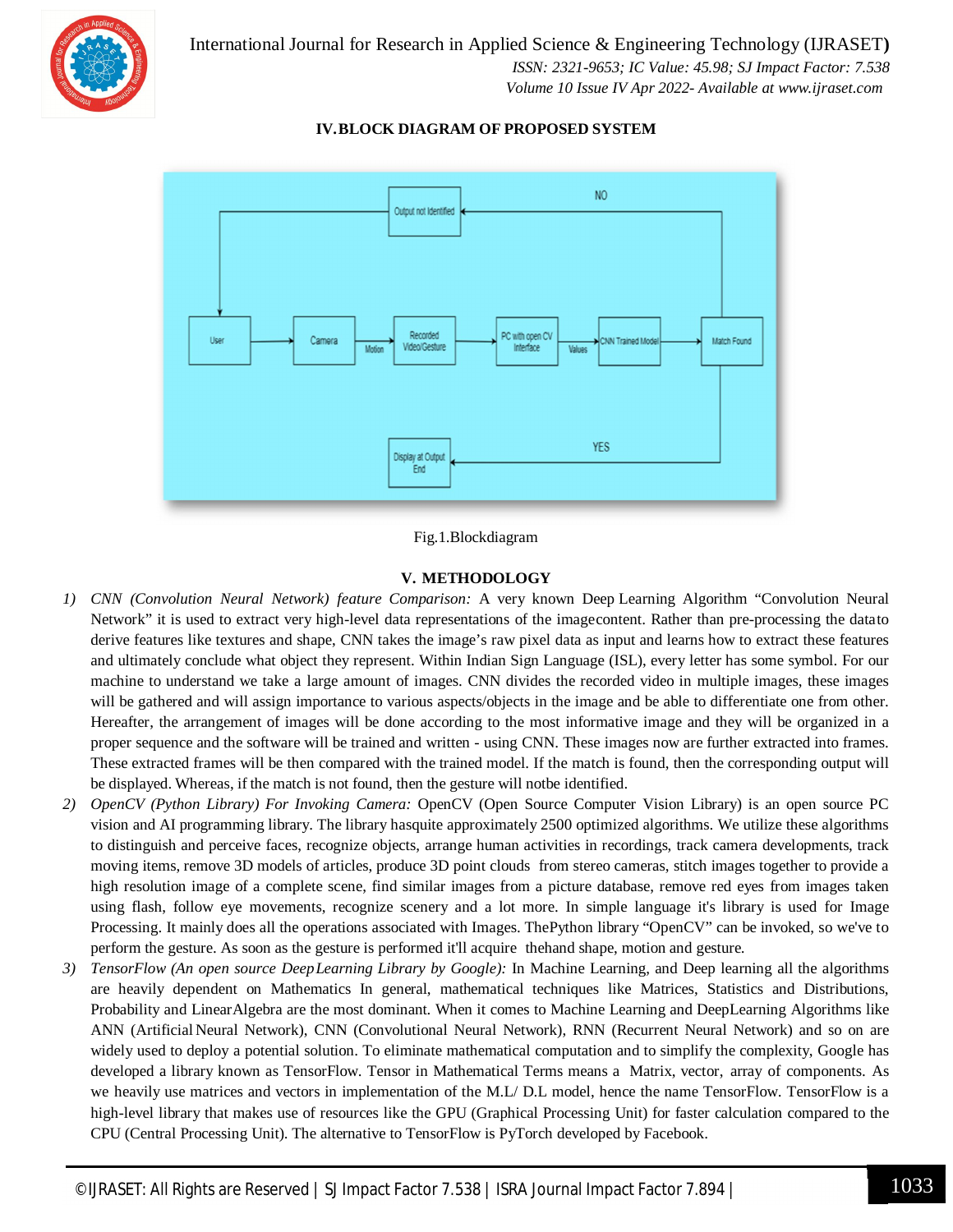

International Journal for Research in Applied Science & Engineering Technology (IJRASET**)**

 *ISSN: 2321-9653; IC Value: 45.98; SJ Impact Factor: 7.538 Volume 10 Issue IV Apr 2022- Available at www.ijraset.com*



Fig2: Setting the Hand Histogram

#### **VI. CONCLUSION**

Through this project we are trying to build flexible system for the physically impaired people that will ease their life.An attempt to create a sign language to text conversion wireless lightweight system,through the use of information gestured by physically impaired person which can be effectively conveyed to a normal person.The system will try to convert the sign language of the physically impaired person into text that can interpreted by theirown genre and also to the rest of the world.

#### **VII. FUTURE ENHANCEMENT**

Use and attention to PC interface through ISL translation. Instruction and preparation will be simpler through ISL translation/representation forhard of hearing and unable to speak individuals.Serving the human kind by utilization of innovation. Social angles like humankind can increment in a singular brain by including genuinely weakened individuals in our everydaylife. Visually impaired individuals can likewise utilize a similar framework by expanding it for voice interface .

#### **REFERENCES**

- [1] Sawant, S. N., & Kumbhar, M. S. (2014, May). Real time sign language recognition using pca. In 2014 IEEE International Conference on Advanced Communications, Control and Computing Technologies (pp. 1412-1415). IEEE.
- [2] Itkarkar, R. R., & Nandi, A. V. (2013, July). Hand gesture to speech conversion using Matlab. In 2013 Fourth International Conference on Computing, Communications and Networking Technologies (ICCCNT) (pp. 1-4). IEEE..
- [3] Padmanabhan, V., & Sornalatha, M. (2014). Hand gesture recognition and voice conversion systemfor dumb people. International Journal of Scientific & Engineering Research, 5(5), 427.
- [4] Preetham, C., Ramakrishnan, G., Kumar, S., Tamse, A., & Krishnapura, N. (2013, April). Hand talk- implementation of a gesture recognizing glove. In 2013 Texas Instruments India Educators' Conference (pp. 328-331). IEEE.
- [5] P. Vijayalakshmi and M.Aarthi,"Sign language to speech conversion,"2016 International Conference on Recent Trends in Information Technology(ICRTT),Chennai,2016,pp-1.6
- [6] Khare, S. (2015, March). Finger gesture and pattern recognition based device security system. In 2015 International Conference on Signal Processing and Communication (ICSC) (pp. 443- 447). IEEE.
- [7] Jadhav, B. D., Munot, N., Hambarde, M., & Ashtikar, J. (2015). Hand Gesture Recognition to Speech Conversion in Regional Language. IJCSNInternational Journal of Computer Science andNetwork, 4(1), 161-166.